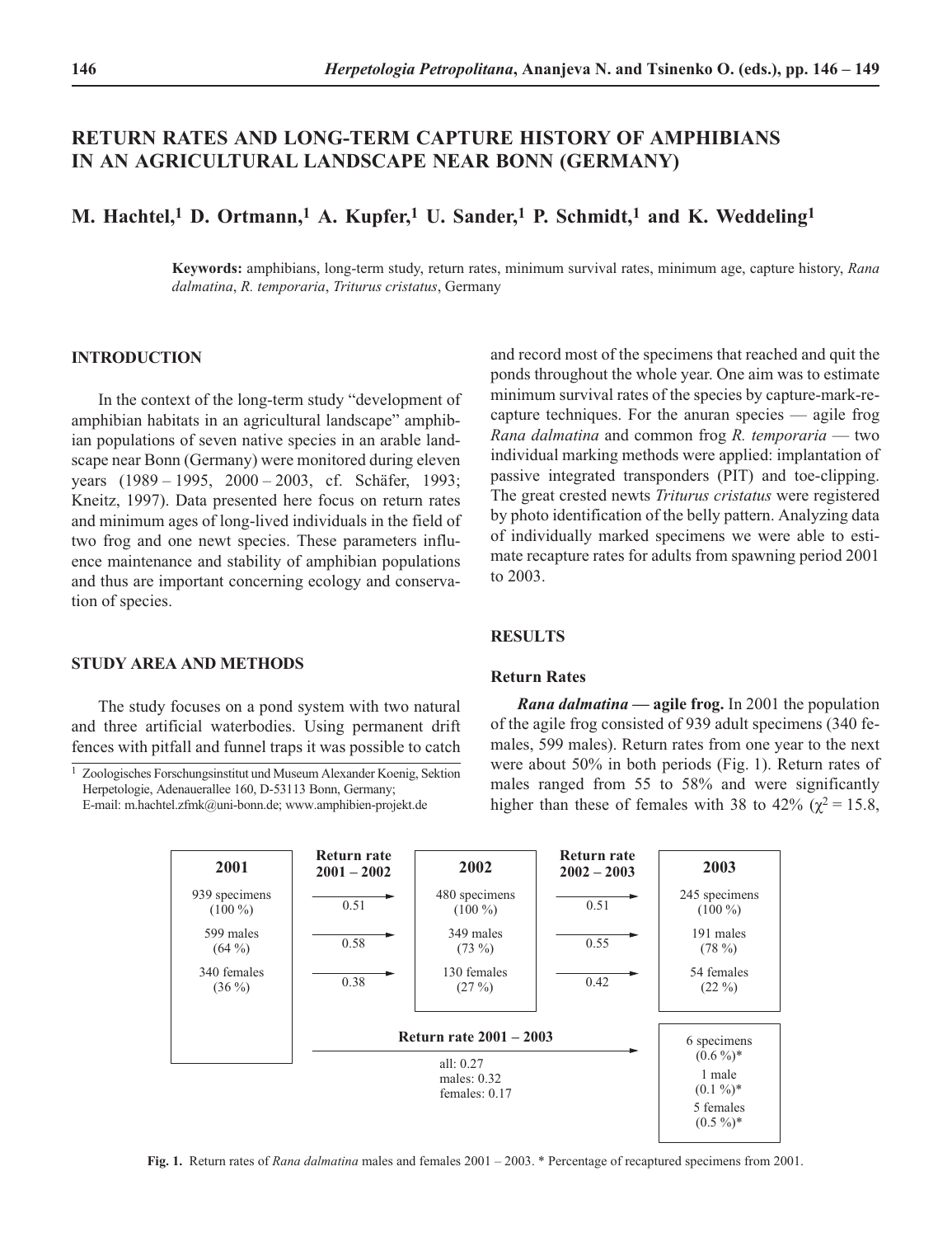$p < 0.001$ ). Consequently sex ratio within our sample increased from 64% males in 2001 up to 78% in 2003. Nearly all specimens returned to their breeding ponds every year; only 0.6% left out the spawning period 2002. At least 27% of all frogs (males: 32%, females: 17%) took part in reproduction over all three years.

*Rana temporaria* **— common frog.** In 2001 a total of 423 individuals (202 females, 221 males) of *R. temporaria* were captured. Return rates ranged from 17 to 30% (Fig. 2) and were thus much lower than those of the agile frog ( $\chi^2$  = 45.7, *p* < 0.001). Only a minority of the population (8%) reproduced all three years. Just six specimens (1.4%) overleaped the breeding season in 2002, i.e., came to their spawning site only in 2001 and 2003. Sex ratio was more balanced than in R. *dalmatina* populations (Fig. 2). No significant differences between return rates of males and females were found ( $\chi^2$  test).

*Triturus cristatus* **— great crested newt.** In 2001 altogether 170 adult specimens of the great crested newt (101 females, 69 males) were registered individually. 21% returned to their breeding pond in the following year and 11% of them were observed again in the last year (Fig. 3). Differences between return rates in 2002 and 2003 were not significant. Only 3% (6% males, only 1% females) took part in the reproduction over all three years. Because of the small sample size interpretations concerning different return rates of the sexes are not possible.

#### **Long-Term Capture Histories**

*Rana dalmatina* **— agile frog.** Twelve *Rana dalmatina* adults (nine males, three females) individually marked as metamorphs between 1993 and 1995 were captured again from 2001 to 2003 (Table 1). Minimum ages range from six to ten years. One male that metamorphosed in 1993 at least came back in all three seasons from 2001



**Fig. 2.** Return rates of *Rana temporaria* males and females 2001 -2003. \*, Percentage of recaptured specimens from 2001.

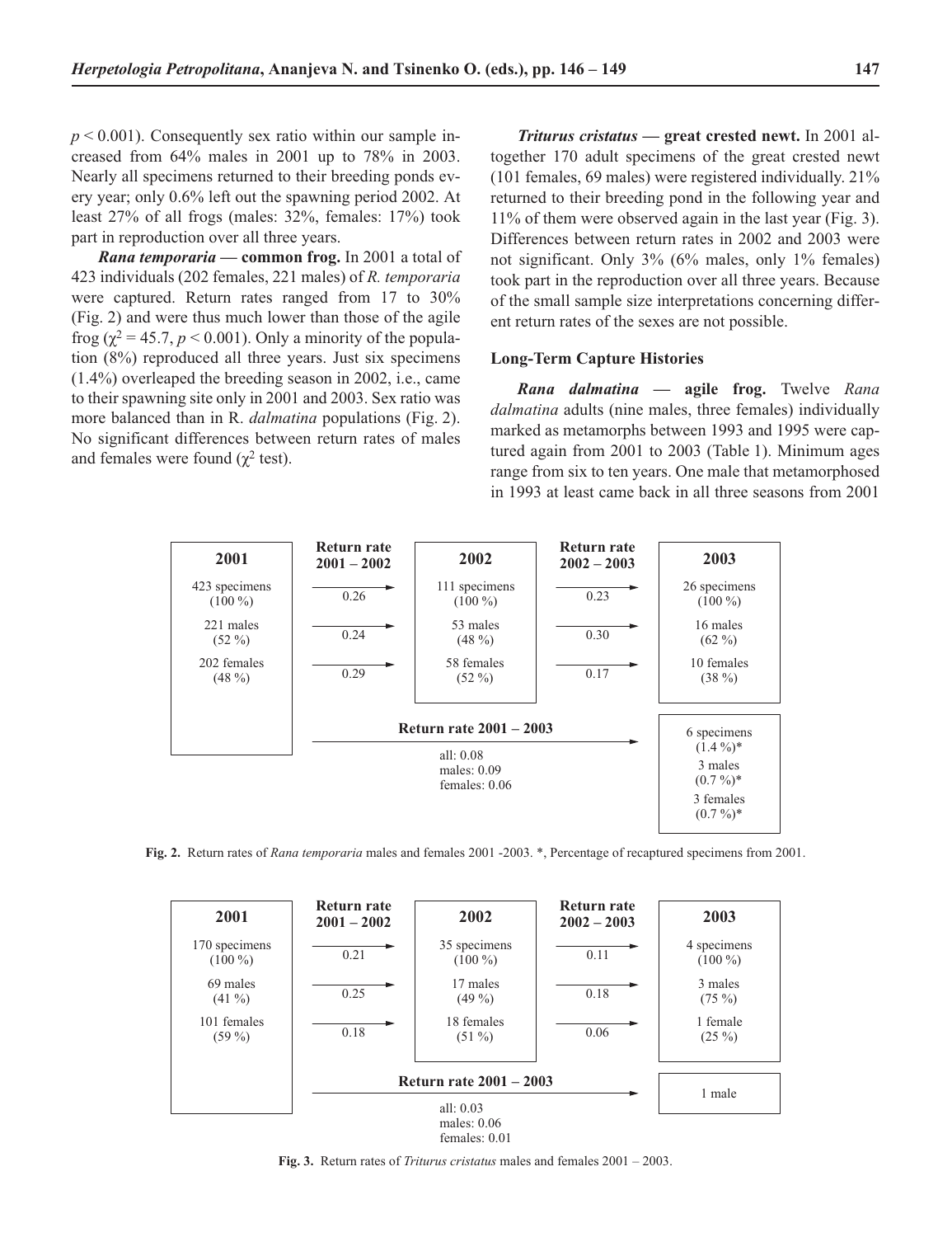to 2003 and thus reached an age of ten years. Most of these old specimens (10 animals) were observed in the same pond in which they hatched many years ago. Only two individuals were found in other water bodies within distances of a few hundred meters from their pond of hatch.

*Rana temporaria* **— common frog.** Eight specimens of the common frog (two males, six females) marked as metamorphs between 1991 and 1995 could be observed again between 2001 and 2003 (Table 2). Consequently ages range  $7 - 11$  and  $6 - 10$  years for females and males, respectively. Four individuals changed between hatching site and spawning pond.

*Triturus cristatus* **— great crested newt.** Two females and one male of *Triturus cristatus* first captured between 1995 and 1997 as adults could be recognized again in 2001 – 2003 (Table 3). During this period the population grew from 40 to 170 individuals. Those two females belonged to the first great crested newts, which colonized

**TABLE 1.** Recaptured *Rana dalmatina* from the Period 1993 – 1997

| Number<br>of speci-<br>mens | Sex | Year<br>of<br>marking* | Year(s) of<br>recapture | Age at last<br>capture,<br>years | Recapture place                          |
|-----------------------------|-----|------------------------|-------------------------|----------------------------------|------------------------------------------|
| 1                           | റ്  | 1993                   | $2001 - 2003$           | 10                               | same pond                                |
| 1                           | ൪   | 1993                   | $2001 - 2002$           | 9                                | same pond                                |
| 1                           | ൪   | 1994                   | 2003                    | 9                                | same pond                                |
| 3                           | Q   | 1994                   | 2001                    | 8                                | same pond                                |
|                             | ൪   | 1994                   | 2002                    | 8                                | same pond                                |
| $\mathfrak{D}$              | ൪   | 1994                   | 2001                    | 7                                | same pond                                |
| 1                           | ൪   | 1995                   | 2002                    |                                  | other pond<br>$(920 \text{ m}$ distance) |
| 1                           | ♂   | 1995                   | 2001                    | 6                                | other pond<br>$(800 \text{ m}$ distance) |
|                             | ನ   | 1995                   | 2001                    | 6                                | same pond                                |

\* Marked as metamorph.

**TABLE 2.** Recaptured *Rana temporaria* from the Period 1993 – 1997

| Number<br>of speci-<br>mens | <b>Sex</b> | Year<br>of<br>marking* | Year(s) of<br>recapture | Age at last<br>capture,<br>years | Recapture place                                   |
|-----------------------------|------------|------------------------|-------------------------|----------------------------------|---------------------------------------------------|
| $\overline{2}$              | Q          | 1991                   | 2002                    | 11                               | same pond                                         |
| 1                           | Q          | 1991                   | 2001                    | 10                               | other pond<br>(825 m distance)                    |
| 1                           | ನ          | 1991                   | 2001                    | 10                               | other pond<br>(925 m distance)                    |
| 1                           | Q          | 1995                   | $2001 - 2003$           | 8                                | other pond<br>$(860 \text{ m}$ distance)          |
| 1                           | Q          | 1995                   | 2001, 2002              | 7                                | same pond                                         |
| 1                           | Q          | 1995                   | 2002                    | 7                                | same pond                                         |
|                             | ಗ          | 1995                   | 2001                    | 6                                | other pond<br>$(1275 \text{ m} \text{ distance})$ |

\* Marked as metamorph.

six respectively eight years after the completion the artificial ponds as adults. Minimum ages — estimated by individual recognition of adults — range between eight and ten years.

### **DISCUSSION**

### **Return Rates**

Because in all three species only a small minority of individuals left out the spawning period 2002 (0.6% for *Rana dalmatina* and 1.4% for *R. temporaria*, and only one individual of *Triturus cristatus*) one can assume that adult animals usually return to their spawning site every year. Additionally, transience between spawning waters — even over a long time period — seems to be rare and the adult amphibians reveal a high spawning fidelity (cf. Kneitz, 1997). Taking into account that capture probability with the applied methods does not reach 100% the true survival rates are definitely higher than our observed return rates. In consequence one can equate return rates at least with minimum survival rates.

Common frog and great crested newt show a similar return rate of about 20% from one year to another. Compared to literature these data are extremely low for both species: especially for *Triturus cristatus*, which is considered as a k-strategist, published annual return rates range between 31 and 100% and thus are at least 10% higher than in our results (summary in Arntzen and Teunis, 1993; Baker, 1999). Because our population in the same period was expanding constantly, this indicates a relatively high recruitment rate but disadvantageous adult survival conditions. That idea is supported by the remarkable low body sizes of the adults compared to literature, which suggests an age structure of the population with a high proportion of young animals (Ortmann, unpublished).

Similarly, return rates of *Rana temporaria* are at the lower end of published data, for example Ryser (1986) and Gibbons and McCarthy (1984) with return rates ranging from 36 to 50%. Otherwise Elmberg (1990) shows similar average annual return rates of 31% for males (min. 16%, max. 51%) and 16% for females (min. 5%, max. 33%). It

**TABLE 3.** Recaptured *Triturus cristatus* from the Period 1993 – 1997

| Number<br>of speci-<br>mens | <b>Sex</b> | First<br>observation<br>as adult | Year(s) of<br>recapture | Age at last<br>capture,<br>years | Recapture place |
|-----------------------------|------------|----------------------------------|-------------------------|----------------------------------|-----------------|
|                             |            | 1995                             | $2001 - 2003$           | 10                               | same pond       |
|                             |            | 1997                             | 2001                    |                                  | same pond       |
|                             |            | 1995                             | 2001, 2002              | 8                                | same pond       |